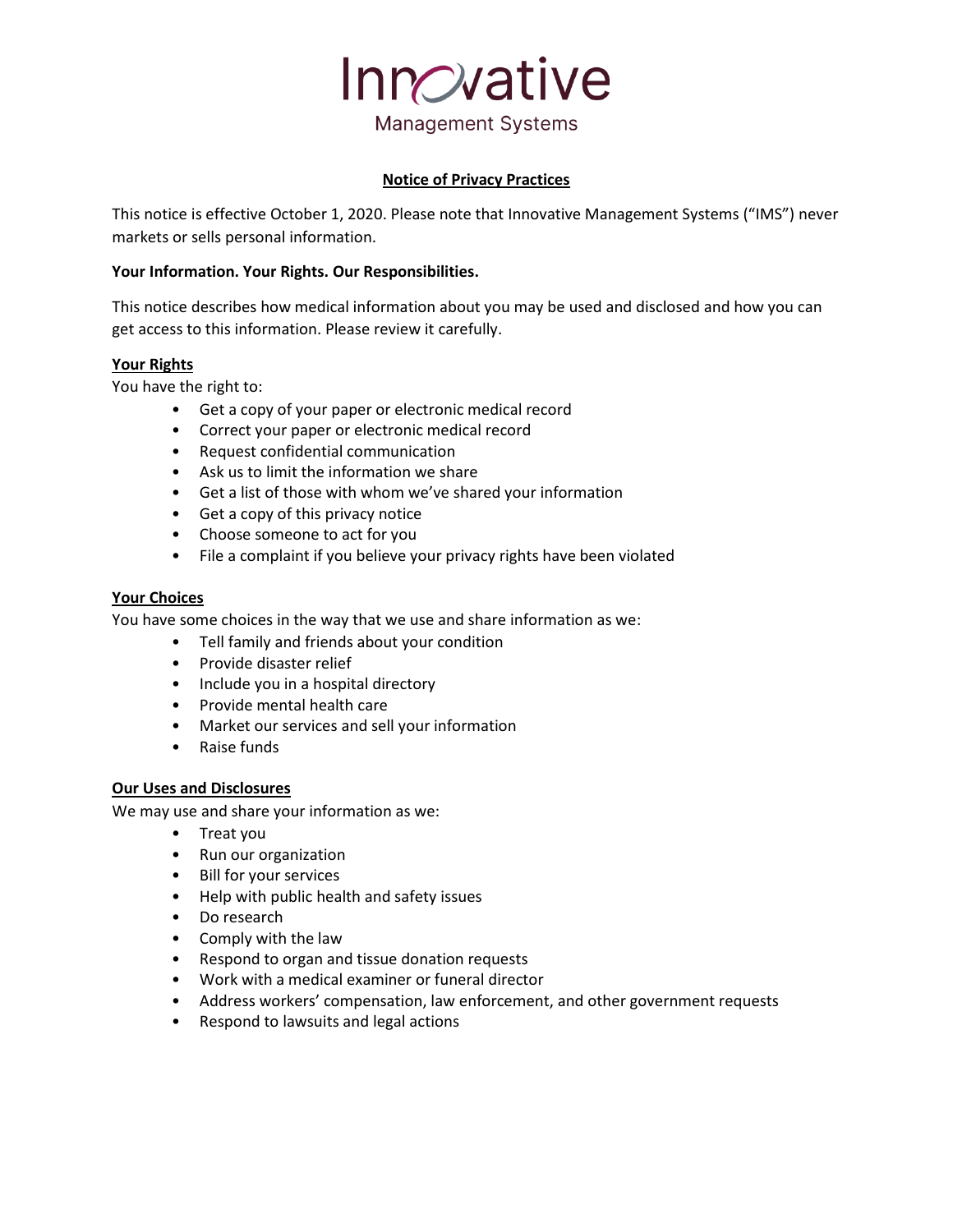**Management Systems** 

#### **Member Rights**

When administering your health care benefits, we collect various types of protected health information ("PHI") from you and other sources, including other health care providers. This information may be used, for example, to decide wither we will pay for your care and to see if you are getting the right care; for utilization review; to detect fraud and abuse; to review the qualifications of health care professionals, and to fulfill legal and regulatory requirements. When it comes to your health information, you have certain rights. This section explains your rights and some of our responsibilities to help you.

#### **Get an electronic or paper copy of your medical record**

- You can ask to see or get an electronic or paper copy of your medical record and other health information we have about you.
- IMS will provide a copy or a summary of your health information, usually within 30 days of your request. We may charge a reasonable, cost-based fee.

#### **Ask us to correct your medical record**

• You can ask us to correct health information about you that you think is incorrect or incomplete. We may say "no" to your request, but we will provide you a written explanation within 60 days.

#### **Request confidential communications**

• You can ask us to contact you in a specific way (for example, home or office phone) or to send mail to a different address. We will say "yes" to all reasonable requests.

#### **Ask us to limit what we use or share**

- You have the right to ask IMS to limit what we use or share. You must tell IMS what information you do not want shared and who you don't want us to share your information with. We will review and consider your request. IMS is not required to agree with your request if it would affect your care.
- If you pay for a service or health care item out-of-pocket in full, you can ask us not to share that information for the purpose of payment or our operations with your health insurer. We will say "yes" unless a law requires us to share that information.

#### **Get a list of those with whom we've shared information**

- You can ask for a list (accounting) of the times IMS shared your health information for six years prior to the date you ask, who we shared it with, and why.
- We will include all the disclosures except for those about treatment, payment, and health care operations, and certain other disclosures (such as any you asked us to make). We'll provide one accounting a year for free but will charge a reasonable, cost-based fee if you ask for another one within 3 years.

#### **Get a copy of this privacy notice**

You can ask for a paper copy of this notice at any time, even if you have agreed to receive the notice electronically, by calling IMS at 1-800-285-6164 or TTY (711). You can also access this notice on our website at [www.IMSMSO.com](http://www.imsmso.com/)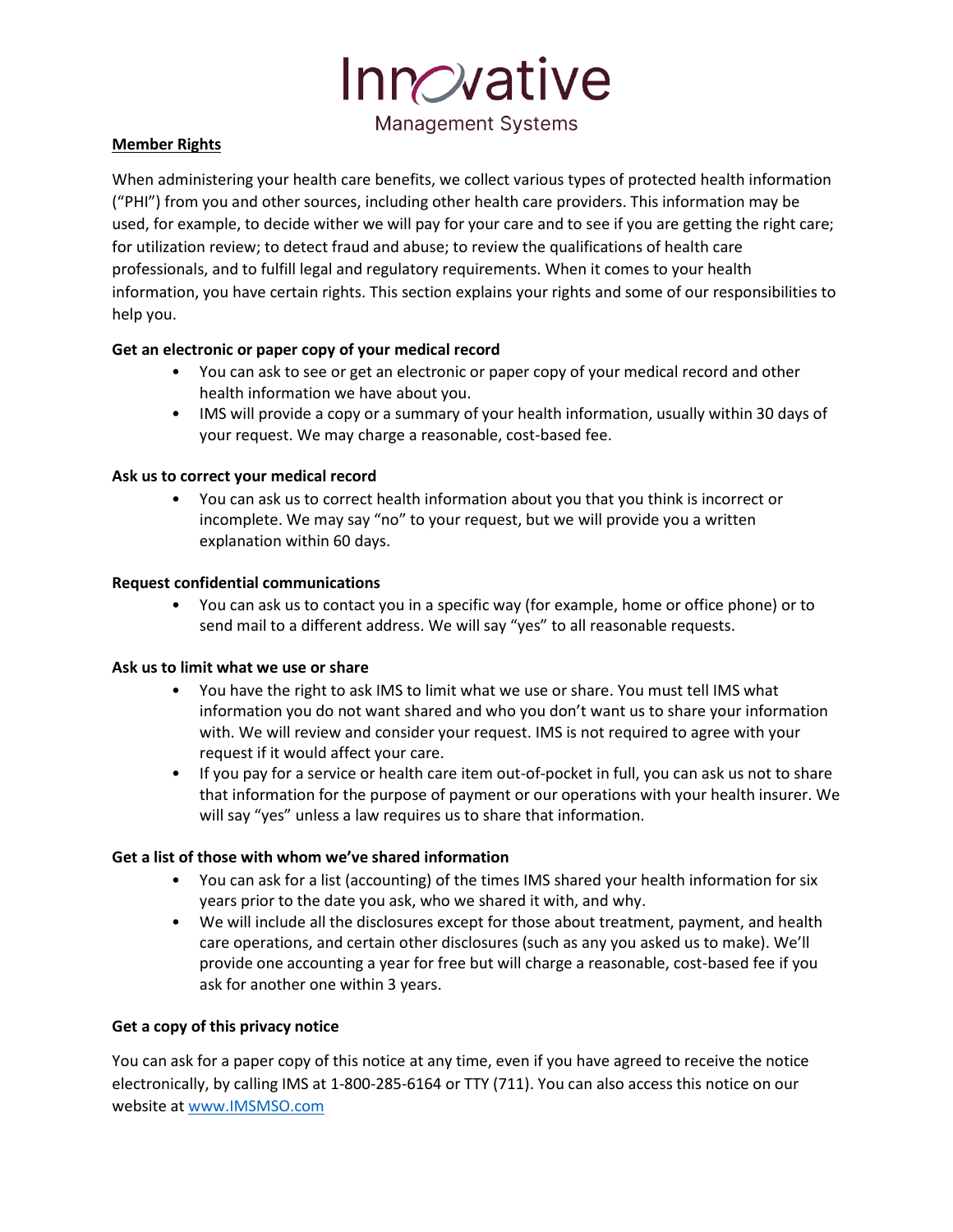### Management Systems

#### **Choose someone to act for you**

• If you have given someone medical power of attorney or if someone is your legal guardian, that person can exercise your rights and make choices about your health information. We will make sure the person has this authority and can act for you before we take any action.

#### **File a complaint if you feel your rights have been violated**

- You can file a complaint if you feel we have violated your rights by contacting:
	- o IMS' Privacy Officer:
		- **Email**: [Compliance@imsmso.com](mailto:Compliance@imsmso.com)
		- **Phone Hotline**: 1-844-359-3410
			- This hotline is available 24 hours a day, 7 days a week.
			- Reports can be made **anonymously.**
		- **Fax**: 1-323-832-8141
	- o IMS' Customer Service Department
		- **Telephone**: (323) 505-4457
		- **Toll-free**: (877) 830-6880
		- **TDD/TTY**: (866) 461-4288
- You can file a complaint with the U.S. Department of Health and Human Services Office for Civil Rights by sending a letter to 200 Independence Avenue, S.W., Washington, D.C. 20201, calling 1-877-696-6775, or visiting [www.hhs.gov/ocr/privacy/hipaa/complaints/.](http://www.hhs.gov/ocr/privacy/hipaa/complaints/)
- We will not retaliate against you for filing a complaint.

#### **Your Choices**

**For certain health information, you can tell us your choices about what we share**. If you have a clear preference for how we share your information in the situations described below, please let us know.

You have both the right and choice to tell us to:

- Share information with your family, close friends, or others involved in your care
- Share information in a disaster relief situation
- Include your information in a hospital directory

*If you are not able to tell us your preference, for example if you are unconscious, we may go ahead and share your information if we believe it is in your best interest. We may also share your information when needed to lessen a serious and imminent threat to health or safety.* 

**In the following cases, we never share your information unless you give us written permission:** 

- Marketing purposes
- Sale of your information
- Most sharing of psychotherapy notes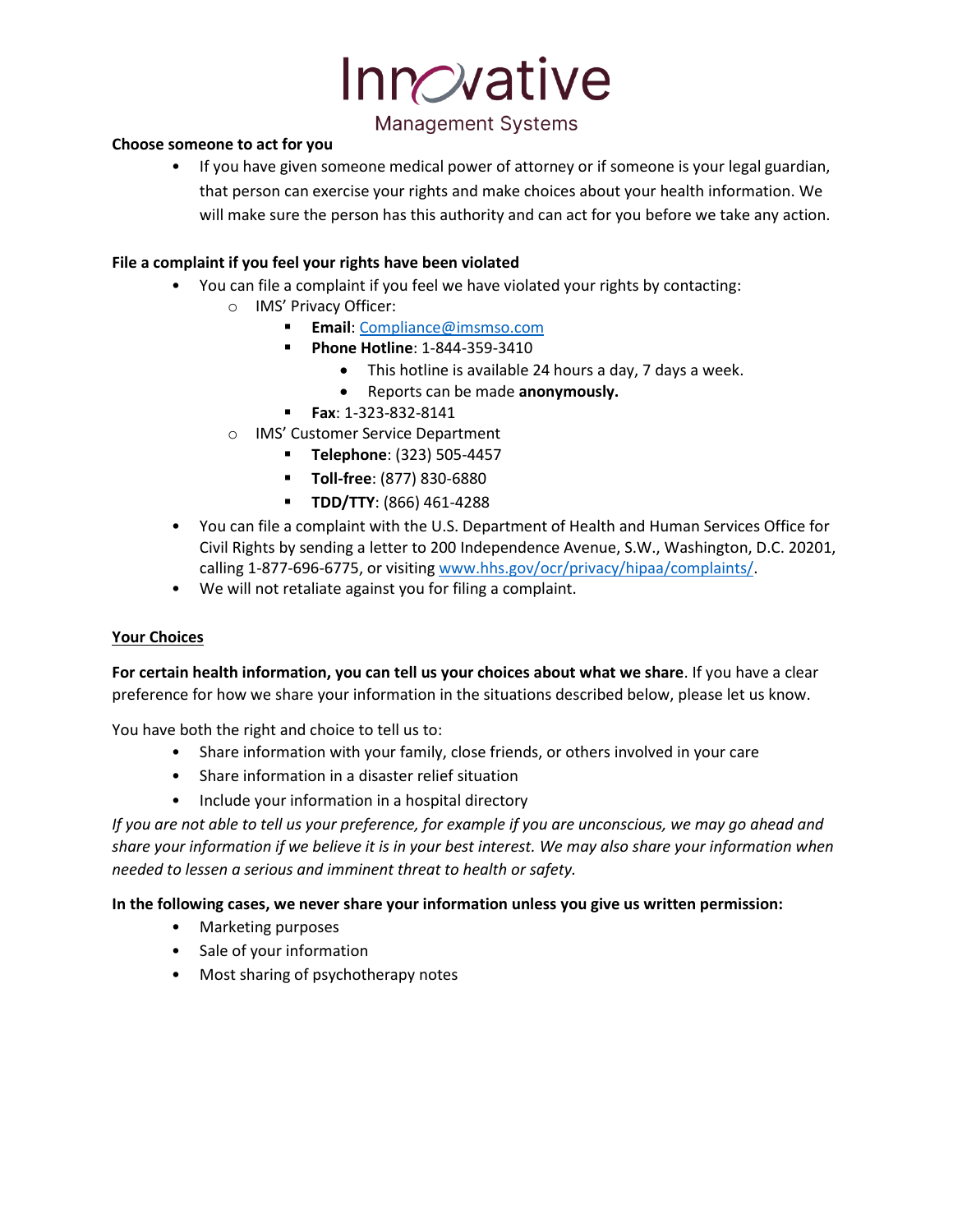**Management Systems** 

#### **Our Uses and Disclosures**

#### **How do we typically use or share your health information?**

We typically use or share your health information in the following ways:

- **To treat you**
	- $\circ$  We can use your health information and share it with other professionals who are treating you.
	- o *Example: A doctor treating you for an injury asks another doctor about your overall health condition.*
- **To run our organization**
	- $\circ$  We can use and share your health information to run our practice, improve your care, and contact you when necessary.
	- o *Example: We use health information about you to manage your treatment and services.*
- **To bill for your services**
	- $\circ$  We can use and share your health information to bill and get payment from health plans or other entities.
	- o *Example: We give information about you to your health insurance plan so the health plan will pay for your services.*

#### **How else can we use or share your health information?**

We are allowed or required to share your information in other ways – usually in ways that contribute to the public good, such as public health and research. We must meet many conditions in the law before we can share your information for these purposes. For more information, please see: [www.hhs.gov/ocr/privacy/hipaa/understanding/consumers/index.html](http://www.hhs.gov/ocr/privacy/hipaa/understanding/consumers/index.html)**.**

#### **Help with public health and safety issues**

We can share health information about you for certain situations such as:

- Preventing disease
- Helping with product recalls
- Reporting adverse reactions to medications
- Reporting suspected abuse, neglect, or domestic violence
- Preventing or reducing a serious threat to anyone's health or safety

#### **Do research**

We can use or share your information for health research.

#### **Comply with the law**

We will share information about you if state or federal laws require it, including the Department of Health and Human Services if it wants to see that we are complying with federal privacy law.

#### **Respond to organ and tissue donation requests**

We can share health information about you with organ procurement organizations.